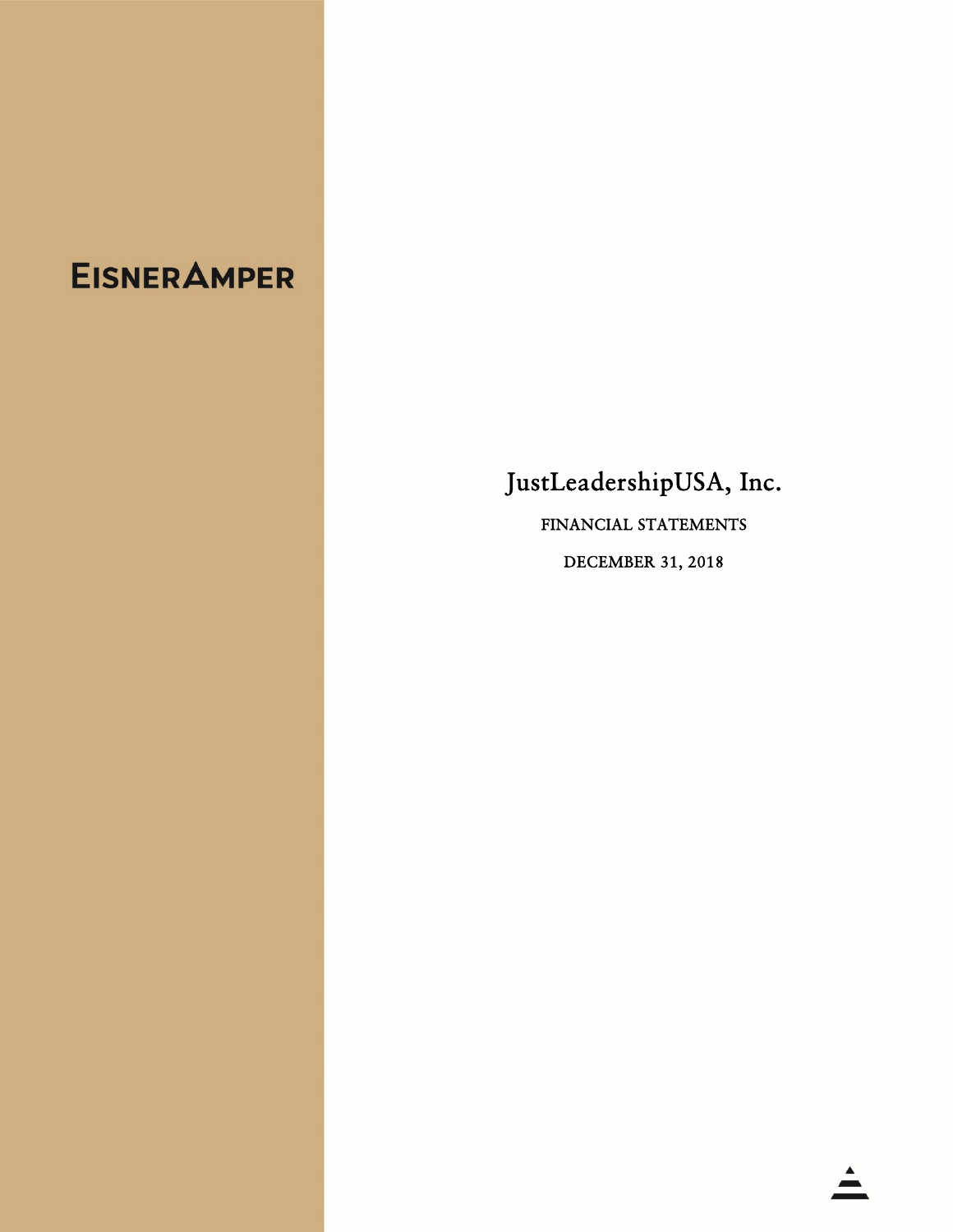## **Contents**

|                                                                       | Page        |
|-----------------------------------------------------------------------|-------------|
| <b>Independent Auditors' Report</b>                                   | $\mathbf 1$ |
| <b>Financial Statements</b>                                           |             |
| Statement of financial position as of December 31, 2018               | 2           |
| Statement of activities for the year ended December 31, 2018          | 3           |
| Statement of functional expenses for the year ended December 31, 2018 | 4           |
| Statement of cash flows for the year ended December 31, 2018          | 5           |
| Notes to financial statements                                         | 6           |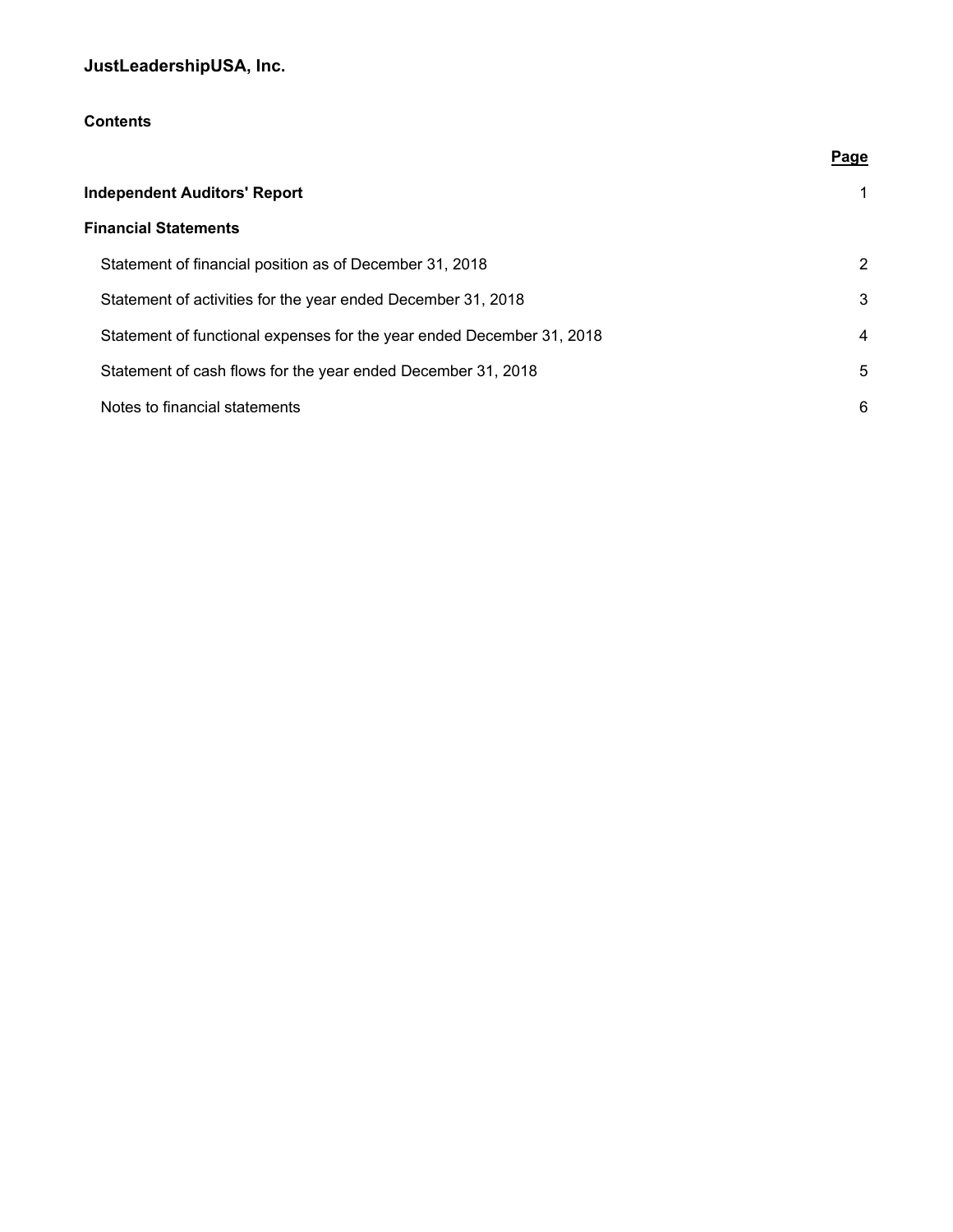#### **INDEPENDENT AUDITORS' REPORT**

Board of Directors JustLeadershipUSA, Inc.

#### **Report on the Financial Statements**

We have audited the accompanying financial statements of JustLeadershipUSA, Inc. ("JLUSA"), which comprise the statement of financial position as of December 31, 2018, and the related statements of activities, functional expenses, and cash flows for the year then ended, and the related notes to the financial statements.

#### *Management's Responsibility for the Financial Statements*

JLUSA's management is responsible for the preparation and fair presentation of these financial statements in accordance with accounting principles generally accepted in the United States of America; this includes the design, implementation, and maintenance of internal control relevant to the preparation and fair presentation of financial statements that are free from material misstatement, whether due to fraud or error.

#### *Auditor's Responsibility*

Our responsibility is to express an opinion on these financial statements based on our audit. We conducted our audit in accordance with auditing standards generally accepted in the United States of America. Those standards require that we plan and perform the audit to obtain reasonable assurance about whether the financial statements are free from material misstatement.

An audit involves performing procedures to obtain evidence about the amounts and disclosures in the financial statements. The procedures selected depend on the auditor's judgment, including the assessment of the risks of material misstatement of the financial statements, whether due to fraud or error. In making those risk assessments, the auditor considers internal control relevant to the entity's preparation and fair presentation of the financial statements in order to design audit procedures that are appropriate in the circumstances, but not for the purpose of expressing an opinion on the effectiveness of the entity's internal control. Accordingly, we express no such opinion. An audit also includes evaluating the appropriateness of accounting policies used and the reasonableness of significant accounting estimates made by management, as well as evaluating the overall presentation of the financial statements.

We believe that the audit evidence we have obtained is sufficient and appropriate to provide a basis for our audit opinion.

#### *Opinion*

In our opinion, the financial statements referred to above present fairly, in all material respects, the financial position of JustLeadershipUSA, Inc. as of December 31, 2018, and the changes in its net assets and its cash flows for the year then ended, in accordance with accounting principles generally accepted in the United States of America.

EISNERAMPER LLP New York, New York January 27, 2021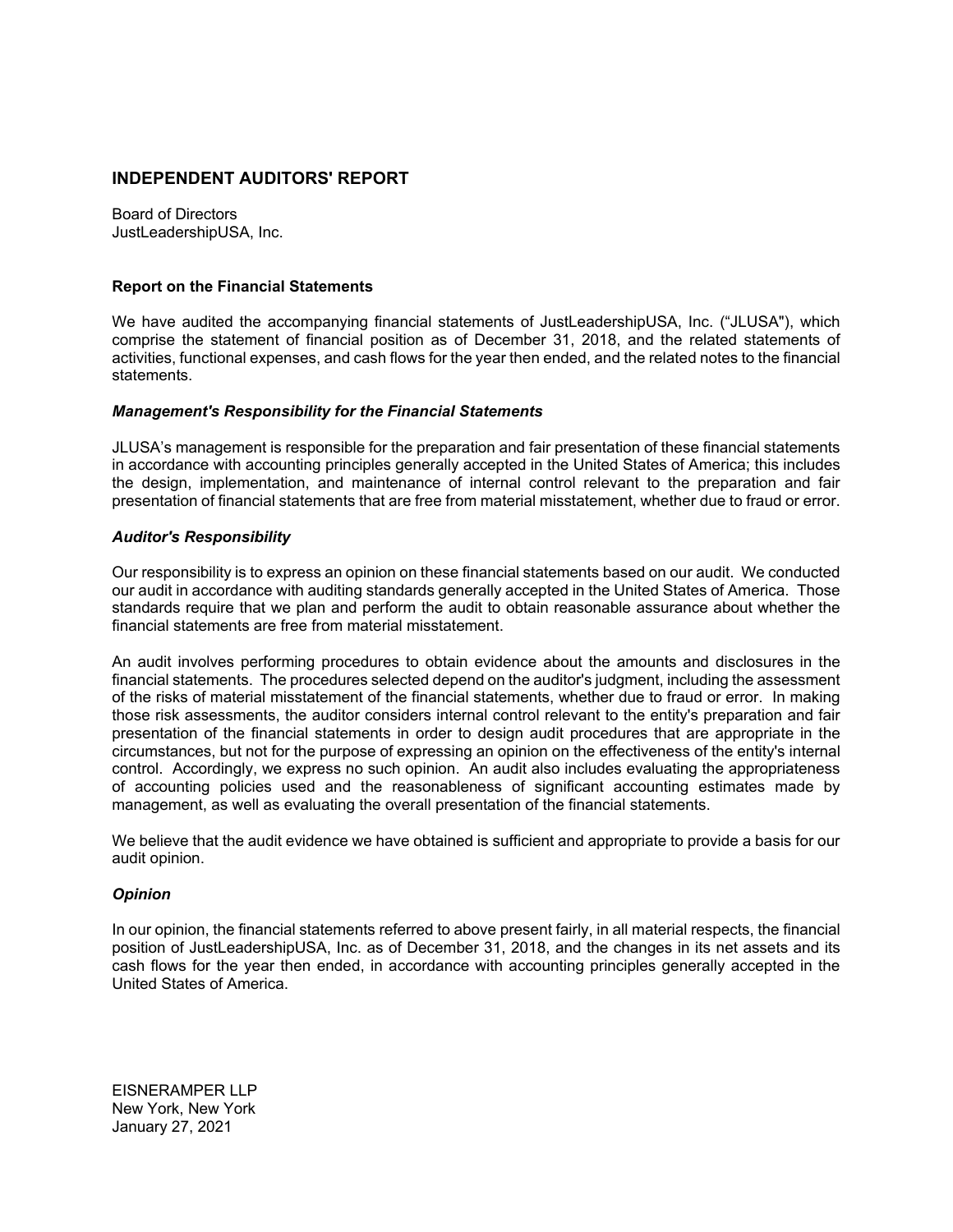#### **Statement of Financial Position December 31, 2018**

| <b>ASSETS</b>                                                |                   |
|--------------------------------------------------------------|-------------------|
| Cash                                                         | \$<br>368,567     |
| Grants, contributions, and other receivables                 | 5,010,098         |
| Investments                                                  | 6,007,079         |
| Prepaid expenses and other assets                            | 65,804            |
| Property and equipment, net                                  | 70,972            |
|                                                              |                   |
|                                                              | \$11,522,520      |
|                                                              |                   |
| <b>LIABILITIES AND NET ASSETS</b><br>Liabilities:            |                   |
| Accounts payable and accrued expenses                        | \$<br>291,037     |
| <b>Total liabilities</b>                                     | 291,037           |
| Commitments, contingency, and other uncertainty (see Note F) |                   |
| Net assets:                                                  |                   |
| Without donor restrictions                                   | 2,101,204         |
|                                                              |                   |
| With donor restrictions:                                     |                   |
| Purpose restricted                                           | 9,130,279         |
|                                                              |                   |
| Total net assets                                             | 11,231,483        |
|                                                              | <u>11.522.520</u> |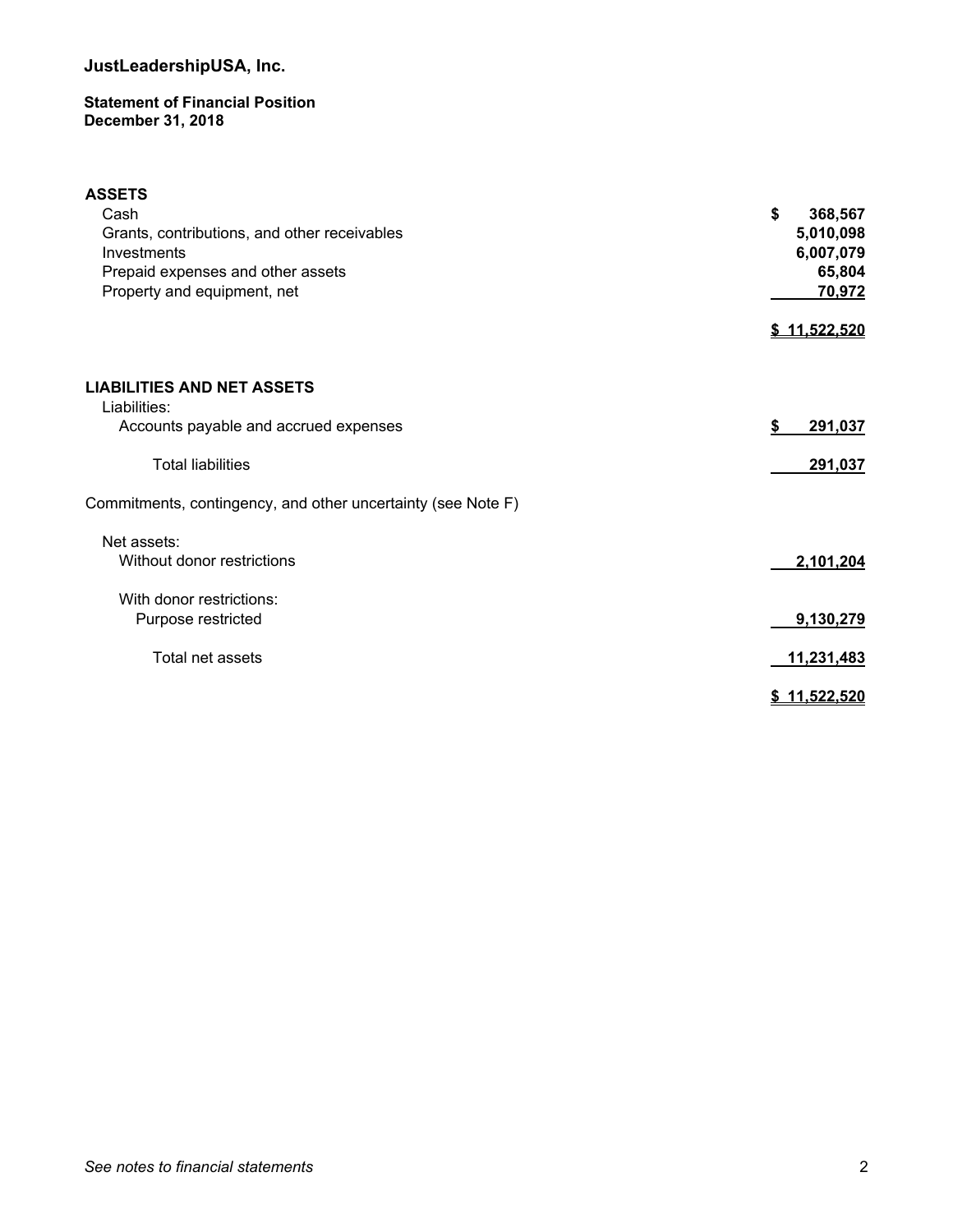#### **Statement of Activities Year Ended December 31, 2018**

|                                                      | <b>Without</b><br><b>Donor</b><br><b>Restrictions</b> | <b>With Donor</b><br><b>Restrictions</b> |    | Total       |
|------------------------------------------------------|-------------------------------------------------------|------------------------------------------|----|-------------|
| <b>Support and revenue:</b>                          |                                                       |                                          |    |             |
| Grants and contributions                             | \$<br>742,543                                         | \$<br>807,063                            | \$ | 1,549,606   |
| Special events, net of direct benefits to donors     |                                                       |                                          |    |             |
| of \$42,297                                          | 69,783                                                |                                          |    | 69,783      |
| Net investment income                                | 53,261                                                |                                          |    | 53,261      |
| In-kind services                                     | 123,061                                               |                                          |    | 123,061     |
| Other income                                         | 3,000                                                 |                                          |    | 3,000       |
| Total support and revenue before net assets released |                                                       |                                          |    |             |
| from restrictions                                    | 991,648                                               | 807,063                                  |    | 1,798,711   |
| Net assets released from restrictions                | 4,609,204                                             | (4,609,204)                              |    |             |
| Total support and revenue                            | 5,600,852                                             | (3,802,141)                              |    | 1,798,711   |
| <b>Expenses:</b>                                     |                                                       |                                          |    |             |
| Program services:                                    |                                                       |                                          |    |             |
| Grants and other related services                    | 4,829,221                                             |                                          |    | 4,829,221   |
| Supporting services:                                 |                                                       |                                          |    |             |
| Management and general                               | 1,141,268                                             |                                          |    | 1,141,268   |
| Fund-raising                                         | 200,871                                               |                                          |    | 200,871     |
| Total supporting services                            | 1,342,139                                             |                                          |    | 1,342,139   |
| <b>Total expenses</b>                                | 6,171,360                                             |                                          |    | 6,171,360   |
| Decrease in net assets                               | (570, 508)                                            | (3,802,141)                              |    | (4,372,649) |
| Net assets, beginning of year                        | 2,671,712                                             | 12,932,420                               |    | 15,604,132  |
| Net assets, end of year                              | 2.101.204                                             | 9.130.279                                | S. | 11,231,483  |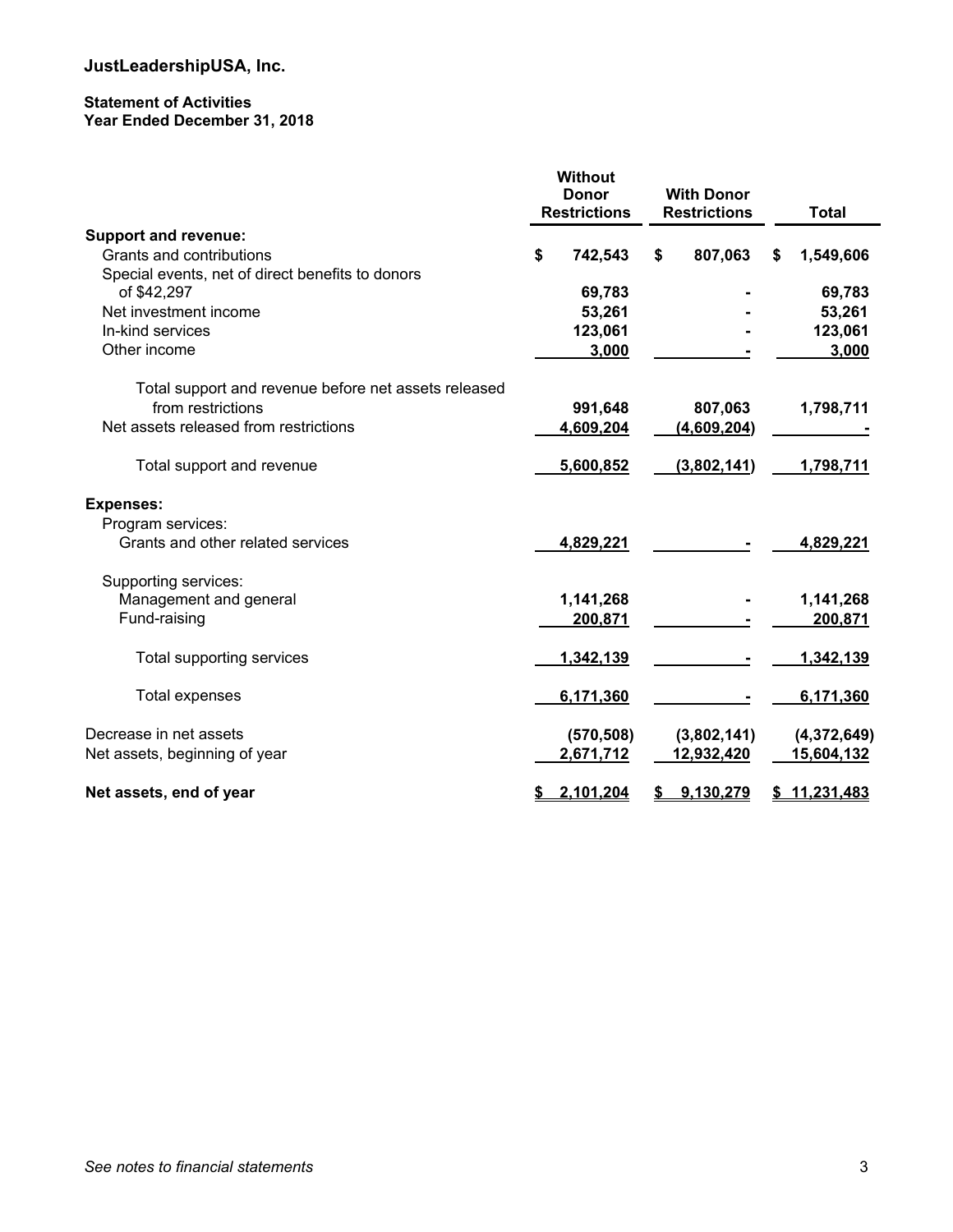#### **Statement of Functional Expenses Year Ended December 31, 2018**

|                                                     | <b>Supporting Services</b>                                                                  |                                  |                  |                                                      |              |
|-----------------------------------------------------|---------------------------------------------------------------------------------------------|----------------------------------|------------------|------------------------------------------------------|--------------|
|                                                     | Program<br><b>Services:</b><br><b>Grants and</b><br><b>Other Related</b><br><b>Services</b> | <b>Management</b><br>and General | Fund-<br>raising | <b>Total</b><br><b>Supporting</b><br><b>Services</b> | <b>Total</b> |
| Salaries:                                           | \$2,369,067                                                                                 | 166,630<br>\$                    | \$<br>156,131    | 322,761<br>S.                                        | \$2,691,828  |
| Payroll taxes and employee benefits                 | 347,788                                                                                     | 24,461                           | 22,920           | 47,381                                               | 395,169      |
| Total salaries, payroll taxes and employee benefits | 2,716,855                                                                                   | 191,091                          | 179,051          | 370,142                                              | 3,086,997    |
| Grants                                              | 924,678                                                                                     |                                  |                  |                                                      | 924,678      |
| Professional and consulting fees                    | 275,884                                                                                     | 858,639                          | 1,385            | 860,024                                              | 1,135,908    |
| Office supplies and expenses                        | 99,275                                                                                      | 28,923                           | 2,923            | 31,846                                               | 131,121      |
| Occupancy and utilities                             | 190,596                                                                                     | 16,241                           | 9,726            | 25,967                                               | 216,563      |
| <b>Travel</b>                                       | 210,558                                                                                     | 7,962                            | 2,556            | 10,518                                               | 221,076      |
| Conferences, conventions and meetings               | 384,885                                                                                     | 14,553                           | 4,672            | 19,225                                               | 404,110      |
| Insurance                                           | 8,307                                                                                       | 708                              | 424              | 1,132                                                | 9,439        |
| Advertising                                         | 18,183                                                                                      | 2,645                            | 134              | 2,779                                                | 20,962       |
| Catering                                            |                                                                                             |                                  | 42,297           | 42,297                                               | 42,297       |
| Administrative expenses                             |                                                                                             | 11,181                           |                  | 11,181                                               | 11,181       |
| <b>Bad debts</b>                                    |                                                                                             | 15                               |                  | 15                                                   | 15           |
| Depreciation and amortization                       |                                                                                             | 9,310                            |                  | 9,310                                                | 9,310        |
| Total expenses                                      | 4,829,221                                                                                   | 1,141,268                        | 243,168          | 1,384,436                                            | 6,213,657    |
| Less: direct benefits to donors                     |                                                                                             |                                  | (42, 297)        | (42, 297)                                            | (42, 297)    |
| Total expenses per statement of activities          | \$4,829,221                                                                                 | \$1,141,268                      | 200,871          | \$1,342,139                                          | \$6,171,360  |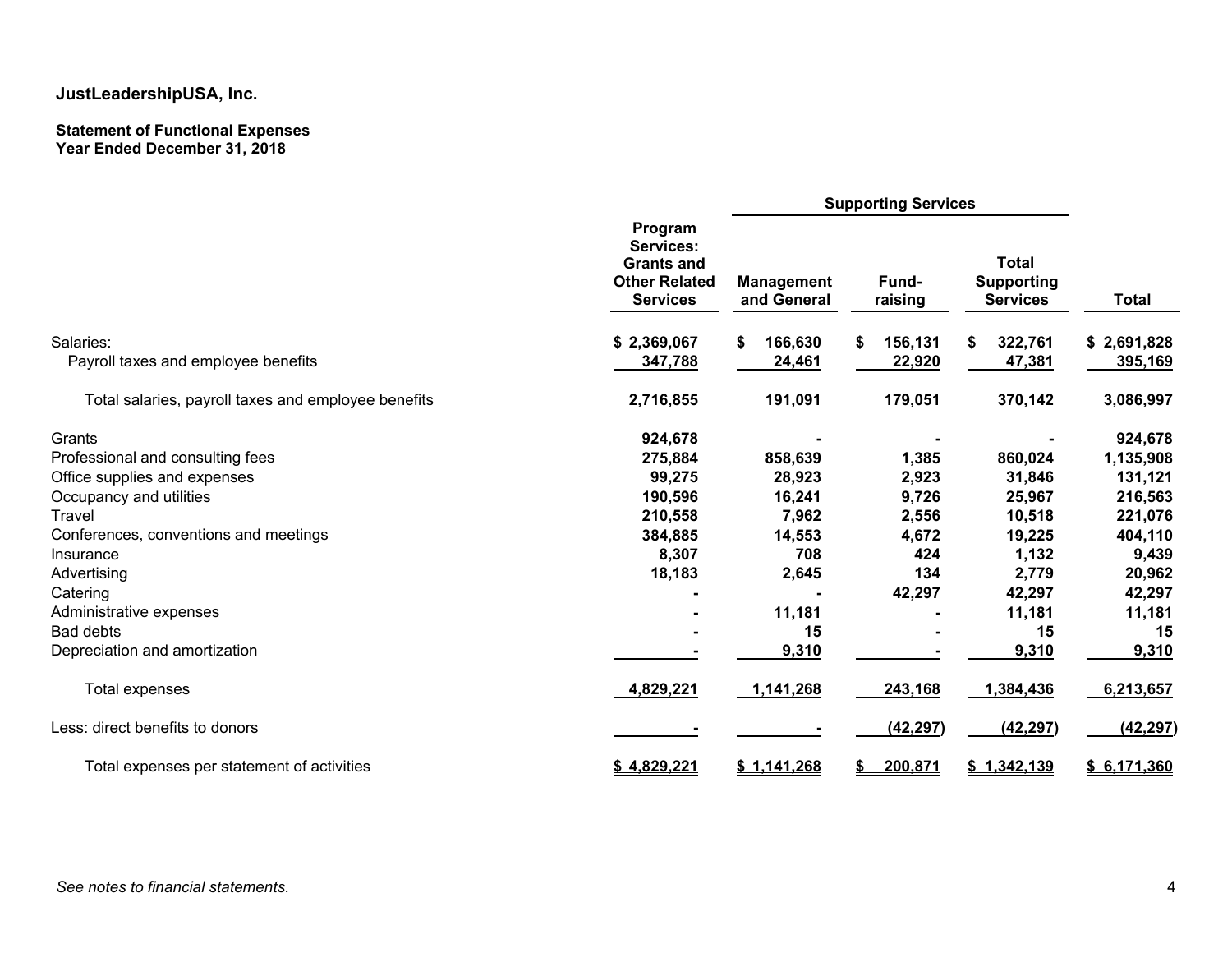#### **Statement of Cash Flows Year Ended December 31, 2018**

| <b>Cash flows from operating activities:</b>                |                |
|-------------------------------------------------------------|----------------|
| Decrease in net assets                                      | \$ (4,372,649) |
| Adjustments to reconcile decrease in net assets to net cash |                |
| used in operating activities:                               |                |
| Depreciation and amortization                               | 9,310          |
| Realized gains on investments                               | (445)          |
| Unrealized losses on investments                            | 6,024          |
| Bad debts expense                                           | 15             |
| Changes in:                                                 |                |
| Grants, contributions, and other receivables                | 527,401        |
| Prepaid expenses and other assets                           | (28, 641)      |
| Accounts payable and accrued expenses                       | 181,319        |
|                                                             |                |
| Net cash used in operating activities                       | (3,677,666)    |
|                                                             |                |
| Cash flows from investing activities:                       |                |
| Proceeds from sales on investments                          | 945,000        |
| Purchases of investments                                    | (6,957,658)    |
| Purchases of property and equipment                         | (52, 306)      |
|                                                             |                |
| Net cash used in investing activities                       | (6,064,964)    |
|                                                             |                |
| Net decrease in cash                                        | (9,742,630)    |
| Cash, beginning of year                                     | 10,111,197     |
|                                                             |                |
| Cash, end of year                                           | 368,567        |
|                                                             |                |
| Supplemental disclosures of cash flow information           |                |
| In-kind services                                            | <u>123.061</u> |
|                                                             |                |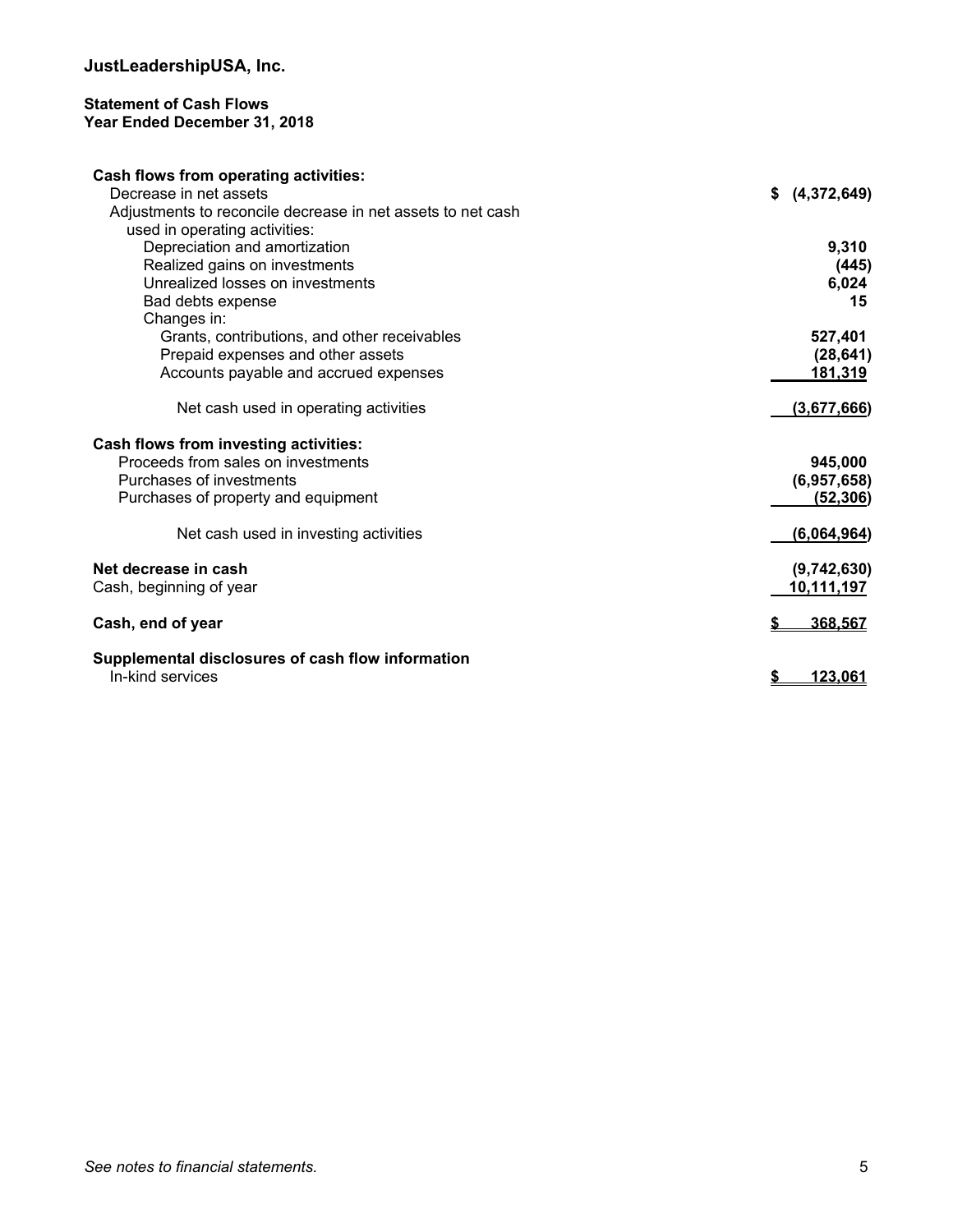#### **Notes to Financial Statements December 31, 2018**

#### **NOTE A - THE ORGANIZATION AND SUMMARY OF SIGNIFICANT ACCOUNTING POLICIES**

#### **[1] JLUSA:**

JustLeadershipUSA, Inc. ("JLUSA") was incorporated in the State of Delaware on September 17, 2013 as a not-for-profit organization and began full-time operations on October 1, 2015. JLUSA is dedicated to reducing crime and cutting the U.S. prison population in half by 2030. JLUSA empowers people most affected by incarceration to drive policy reform. JLUSA is exempt from federal income taxes under Section 501(c)(3) of the Internal Revenue Code (the "Code"). It is also exempt from state and local taxes under comparable laws. JLUSA is supported primarily by contributions.

#### **[2] Basis of accounting:**

The financial statements of JLUSA have been prepared using the accrual basis of accounting and conform to accounting principles generally accepted in the United States of America ("U.S. GAAP"), as applicable to notfor-profit organizations.

#### **[3] Use of estimates:**

The preparation of financial statements in conformity with U.S.GAAP requires management to make estimates and assumptions that affect the reported amounts of assets, liabilities, pubic support and revenues and expenses, as well as the disclosure of contingent assets and liabilities. Actual results could differ from those estimates.

#### **[4] Investments:**

JLUSA's investments in fixed income mutual funds have been reported at their fair values as of year-end. Cash equivalents that are held within the investment portfolio are also included in JLUSA's investments.

Investment transactions are recorded on a trade-date basis. Realized gains and losses on investments sold and unrealized appreciation and depreciation on investments held are reported in the statement of activities as increases or decreases in net assets without donor restrictions, unless their use is restricted through donor stipulation. Realized gains and losses on investments are determined by comparison of the cost at the time of acquisition to proceeds at the time of disposition. Unrealized gains and losses on investments are determined by comparing the investment's cost to the fair value at the end of each year. The earnings from dividends and interest are recognized when earned. Investment expenses are embedded within mutual fund transactions.

#### **[5] Property and equipment:**

Property and equipment are reported at their original costs at dates of acquisition, or, if contributed, at their fair values at the dates of donation, net of accumulated depreciation and amortization. JLUSA capitalizes assets with a cost of \$1,000 or more, whereas minor costs for repairs and maintenance are expensed as incurred. Depreciation of equipment and furniture and fixtures is provided using the straight-line method over the estimated useful lives of the assets of five years. Amortization of leasehold improvements is provided using the straight-line method over the remaining lease term, or the useful lives of the improvements, whichever is shorter.

Management evaluates the recoverability of the investment in long-lived assets on an on-going basis and recognizes any impairment in the year of determination. Long-lived assets were tested for impairment as of December 31, 2018, and in the opinion of management, there were no impairments. It is reasonably possible that relevant conditions could change in the near term and necessitate a change in management's estimate of the recoverability of these assets.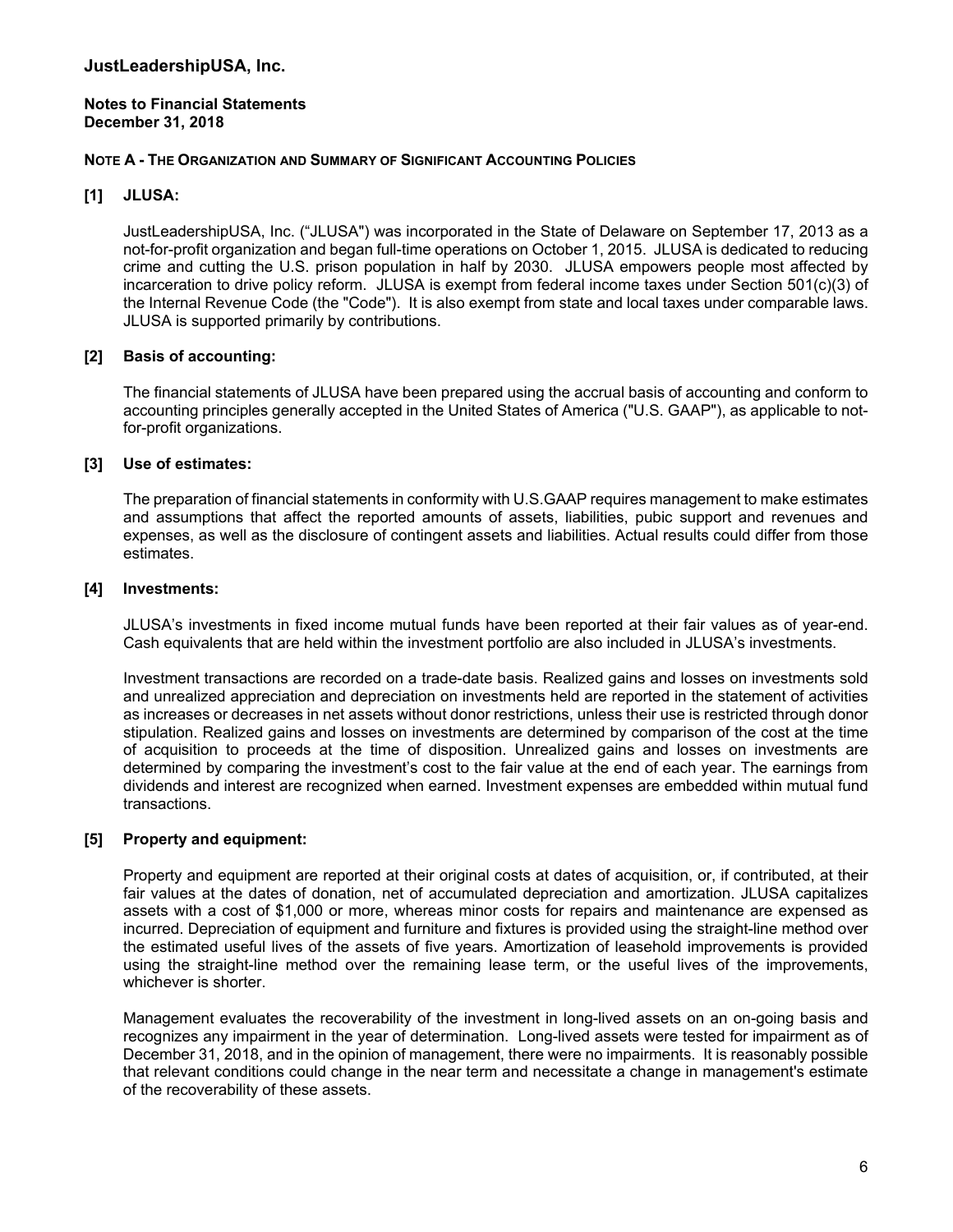#### **Notes to Financial Statements December 31, 2018**

#### **NOTE A - THE ORGANIZATION AND SUMMARY OF SIGNIFICANT ACCOUNTING POLICIES (CONTINUED)**

#### **[6] Deferred rent obligation:**

For financial reporting purposes, the aggregate minimum rent expenses is recognized using the straight-line method over the term of the lease. The accumulative difference between rent expenses incurred by JLUSA and the rental amounts actually paid, which is attributable to schedule rent increases, is reported as deferred rent obligation in the statements of financial position.

#### **[7] Net assets:**

#### *(i) Net assets without donor restrictions:*

Net assets without donor restrictions represent those resources that are not subject to donor restrictions and are available for current operations.

#### *(ii) Net assets with donor restrictions:*

Net assets with donor restrictions represent those resources that have been restricted by donors for specific purposes and/or a specific period of time. When a donor restriction expires, that is, when a stipulated time restriction ends or a purpose restriction is accomplished, net assets with donor restrictions are reclassified as net assets without donor restrictions and are reported in the statement of activities as net assets released from restriction.

#### **[8] Revenue recognition:**

#### *(i) Contributions and pledges:*

Contributions are recognized as revenue upon the receipt of cash or other assets or of unconditional pledges and are considered without donor restrictions, unless specifically restricted for purpose or time by the donor. Contributions to be received over periods longer than a single year are discounted at an interest rate commensurate with the risk involved. Conditional contributions are recorded when the conditions have been met. Management annually assesses the collectability of the receivables and provides for an allowance, when necessary, using management's estimate of potential defaults.

#### *(ii) In-kind donations:*

For recognition of donated services in JLUSA's financial statements, such services must: (i) create or enhance non-financial assets; and (ii) typically need to be acquired if not provided by donation. Additionally, recognition of donated services must: (i) require a specialized skill, and (ii) be provided by individuals possessing these skills. In-kind services are recorded as without donor restrictions unless the donor has restricted the donated assets for a specific purpose. In-kind services are reported both as contributions and offsetting expenses in the statement of activities.

#### *(iii) Special events:*

Gross proceeds paid by attendees at special events held as fundraising activities represents contribution revenue, as well as the payment of the direct costs of the benefits received by the attendee at the event. Special-event income is reported net of the direct benefits to donors. Special event revenues, other than contributions, applicable to a current year, are recognized as revenue in the year a special event takes place. Special event revenue received from a future year's event is deferred and recognized when the event takes place.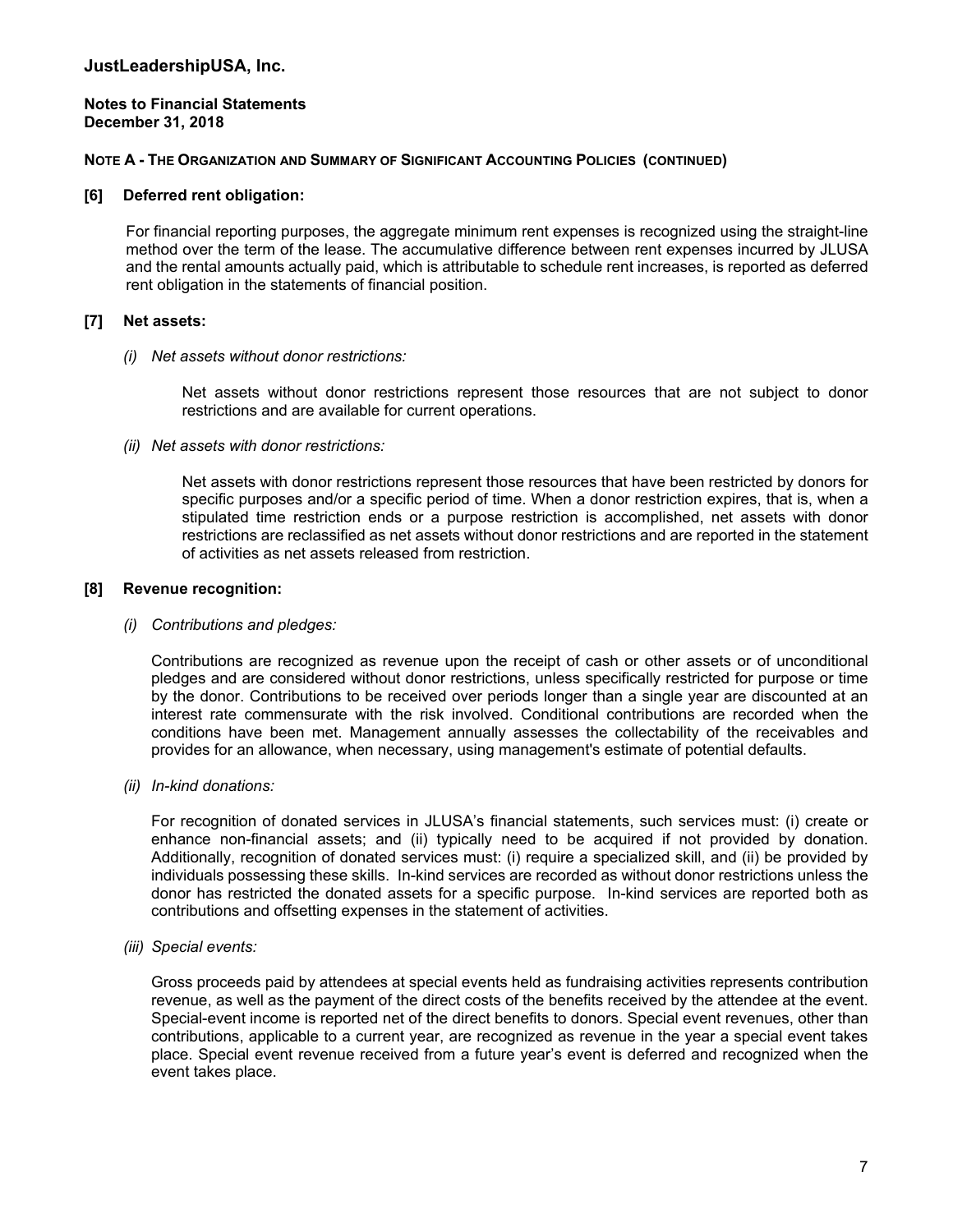#### **Notes to Financial Statements December 31, 2018**

#### **NOTE A - THE ORGANIZATION AND SUMMARY OF SIGNIFICANT ACCOUNTING POLICIES (CONTINUED)**

#### **[9] Functional allocation of expenses:**

The costs of providing JLUSA's program and supporting services are reported on a natural and functional basis in the statement of functional expenses. Accordingly, costs that are directly attributable to a specific functional area of JLUSA are reported as an expense to the appropriate program or supporting service. Natural expenses attributable to more than one functional expense category have been allocated among the program and supporting services based on the full-time employee equivalent method, percent of time spent by employees, or square footage, as applicable. Accordingly, salaries and benefits have been allocated based on time and effort, whereas occupancy, office supplies and expenses, insurance, and depreciation were allocated based on square footage.

#### **[10] Grant expenses:**

Unconditional grants are recognized as expenses in the statement of activities in the period the grants are approved. JLUSA does not make multi-year grants.

#### **[11] Income taxes:**

JLUSA is subject to the provisions of the Financial Accounting Standards Board's (the "FASB") Accounting Standards Codification ("ASC") Topic 740, *Income Taxes*, as it relates to accounting and reporting for uncertainty in income taxes. Because of JLUSA's general tax-exempt status, management believes ASC Topic 740 has not had, and is not expected to have, a material impact on JLUSA's financial statements.

Subsequent to December 31, 2018, the provision in the tax code requiring JLUSA to remit a tax attributable to transportation fringe benefits was repealed retroactively to December 31, 2017, thereby eliminating JLUSA's obligation for this tax. JLUSA will file for a claim of refund for any taxes paid subsequent to December 31, 2017 relating to transportation fringe benefits.

#### **[12] Adoption of accounting pronouncement:**

In August 2016, the FASB issued Accounting Standards Update ("ASU") 2016-14, *Presentation of Financial Statements of Not-for-Profit Entities.* ASU 2016-14 amends financial-statement presentations and disclosures. ASU 2016-14 includes qualitative and quantitative requirements in the following areas: (i) net asset classifications; (ii) investment returns; (iii) expense categorizations; and (iv) liquidity and the availability of resources. ASU 2016-14 was effective for annual reporting periods issued for years beginning after December 15, 2017. Accordingly, JLUSA was required to adopt ASU 2016-14 for its year-ended December 31, 2018, which under U.S. GAAP was a change in the accounting principle requiring retroactive application in the financial statements of certain areas, whereas certain other areas were adopted on a prospective basis. Although JLUSA's adoption of ASU 2016-14 had no effect on JLUSA's total net assets or its changes in net assets for 2018, certain reclassifications were required. Accordingly, JLUSA changed its presentation of its net asset classes, and expanded certain footnote disclosures.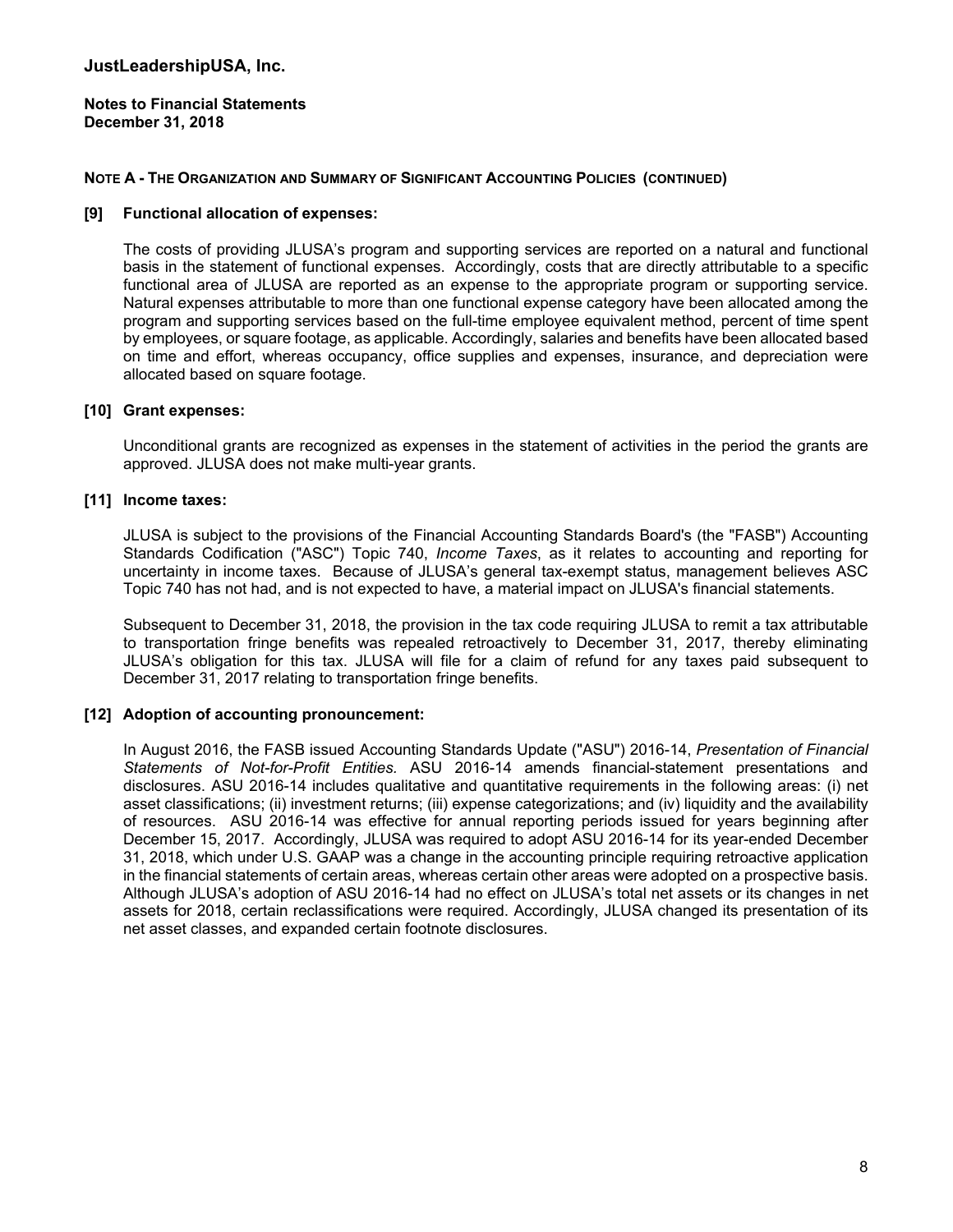#### **Notes to Financial Statements December 31, 2018**

#### **NOTE A - THE ORGANIZATION AND SUMMARY OF SIGNIFICANT ACCOUNTING POLICIES (CONTINUED)**

#### **[13] Upcoming accounting pronouncements:**

*(i) Clarifying the scope and the accounting guidance for contributions received and contributions made:* 

In June 2018, the FASB issued Accounting Standards Update ("ASU") 2018-08, *Clarifying the Scope and the Accounting Guidance for Contributions Received and Contributions Made (Topic 985)*. ASU 2018-08 clarifies and improves guidance concerning: 1) evaluating whether a transaction should be accounted for as an exchange transaction or as a contribution; and 2) determining whether a contribution received is conditional. ASU 2018-08 is effective for annual periods beginning after December 15, 2018 for entities that are resource recipients and periods beginning after December 15, 2019 for entities that are resource providers. ASU 2018-08 should be applied on a modified prospective basis. Management is in the process of assessing the impact of this ASU on the financial statements.

*(ii) Leases:* 

In February 2016, the FASB issued ASU 2016-02, *Leases* (Topic 842), which will require entities to recognize lease assets and lease liabilities (related to leases previously classified as operating under previous U.S. GAAP) on the statement of financial position. The ASU is effective for fiscal years beginning after December 15, 2021. Management is in the process of assessing the impact of this ASU on the financial statements.

*(iii) Contributed nonfinancial assets:* 

In September 2020, the FASB issued ASU 2020-07, *Not-for-Profit Entities (Topic 958): Presentation and Disclosures by Not-for-Profit Entities for Contributed Nonfinancial Assets,* intended to improve transparency in the reporting of contributed nonfinancial assets, also known as gifts-in-kind, for not-forprofit organizations. The ASU requires a not-for-profit organization to present contributed nonfinancial assets as a separate line item in the statement of activities, apart from contributions of cash or other financial assets. For each category of contributed nonfinancial assets recognized, the not-for-profit organization will need to disclose: (i) qualitative information about whether the contributed nonfinancial assets were either monetized or utilized during the reporting period. If utilized, a description of the programs or other activities in which those assets were used; (ii) the not-for-profit's policy (if any) about monetizing rather than utilizing contributed nonfinancial assets; (iii) a description of any donor-imposed restrictions associated with the contributed nonfinancial assets; (iv) the valuation techniques and inputs used to arrive at a fair value measure, in accordance with the requirements in Topic 820, *Fair Value Measurement,* at initial recognition; and (v) the principal market (or most advantageous market) used to arrive at a fair value measure, if it is a market in which the recipient entity is prohibited by a donor-imposed restriction from selling or using the contributed nonfinancial assets. The amendments in this ASU will be applied on a retrospective basis and are effective for annual reporting periods beginning after June 15, 2021. Management is in the process of assessing the impact of this ASU on the financial statements.

*(iv) Disclosure requirements for fair-value measurements:* 

In August 2018, FASB issued ASU 2018-13*, Fair Value Measurement (Topic 820) Disclosure Framework-Changes to the Disclosure Requirements for Fair Value Measurement* which modified the disclosure requirements for fair value measurements and is effective for years beginning after December 15, 2019, with early adoption permitted. The effect of adopting this accounting guidance will result in the removal or modification of certain fair value measurement disclosures presented in JLUSA's financial statements. Management is in the process of assessing the impact of this ASU on the financial statements.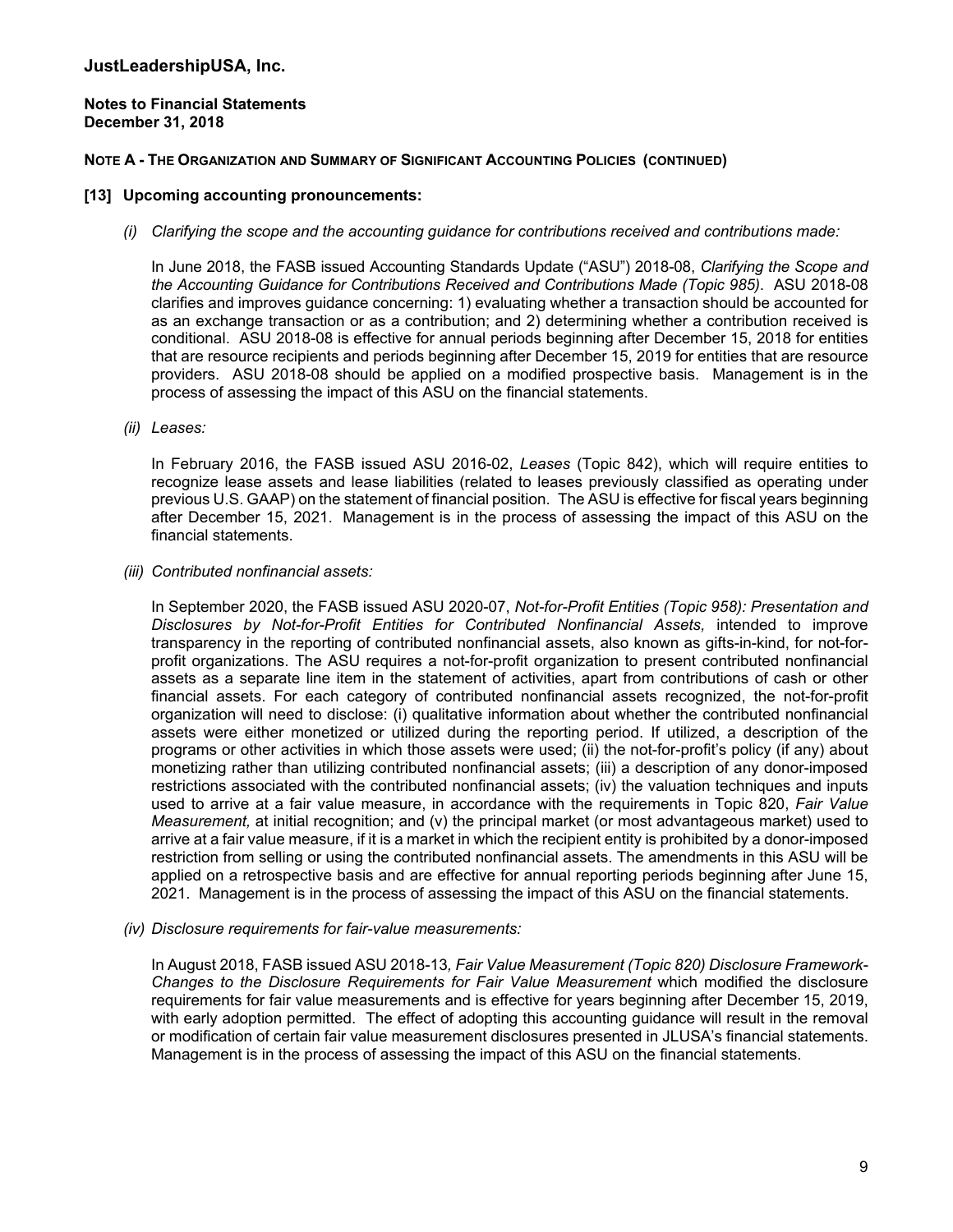#### **Notes to Financial Statements December 31, 2018**

#### **NOTE A - THE ORGANIZATION AND SUMMARY OF SIGNIFICANT ACCOUNTING POLICIES (CONTINUED)**

#### **[14] Subsequent events:**

JLUSA evaluated subsequent events through January 27, 2021, the date on which the financial statements were available to be issued.

#### **NOTE B - GRANTS, CONTRIBUTIONS, AND OTHER RECEIVABLES**

Grants and contribution receivable due in less than one year amounted to \$5,010,098 as of December 31, 2018. Based on prior experience, management expects the receivables to be fully collectible, and accordingly, no allowance for doubtful amounts has been established.

During 2018, JLUSA received contributions from two major donors that represented approximately 62% of total contributions.

#### **NOTE C - INVESTMENTS**

At December 31, 2018, investments at fair value, consisted of the following:

|                               | <b>Fair Value</b> |       | Cost |                                  |  |
|-------------------------------|-------------------|-------|------|----------------------------------|--|
| Money market funds            | S                 | 966 S |      | 966                              |  |
| Mutual funds:<br>Fixed income |                   |       |      | 6,006,113 6,012,137              |  |
|                               |                   |       |      | <u>\$ 6.007.079 \$ 6.013.103</u> |  |

At December 31, 2018, net investment income consisted of the following:

| Interest and dividends<br>Realized gains | 58,840<br>445 |
|------------------------------------------|---------------|
| Unrealized losses                        | (6,024)       |
|                                          | 53.261        |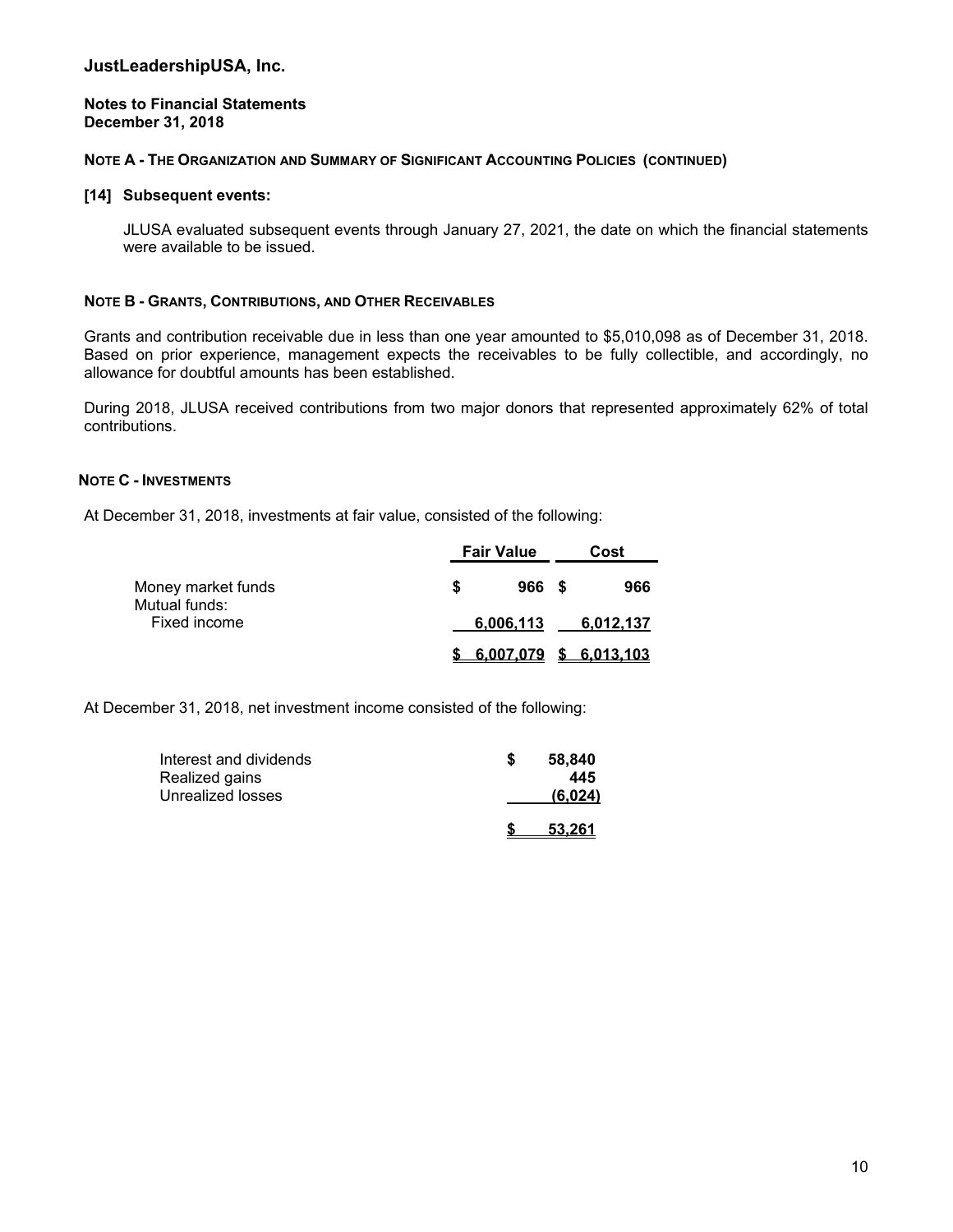#### **Notes to Financial Statements December 31, 2018**

#### **NOTE C - INVESTMENTS (CONTINUED)**

ASC Topic 820, *Fair Value Measurements*, establishes a three-level valuation hierarchy of fair-value measurements. These valuation techniques are based on observable and unobservable inputs. Observable inputs reflect market data obtained from independent sources, while unobservable inputs reflect market assumptions. These two types of inputs create the following fair-value hierarchy:

- Level 1: Valuations are based on observable inputs that reflect quoted market prices in active markets for identical investments, at the reporting date.
- Level 2: Valuations are based on: (i) quoted prices for similar investments in active markets; or (ii) quoted prices for identical or similar investments in markets that are not active; or (iii) pricing inputs other than quoted prices that are directly or indirectly observable at the reporting date.
- Level 3: Valuations are based on pricing inputs that are unobservable and include situations where: (i) there is little, if any, market activity for the investments; or (ii) the investments cannot be independently valued.

The availability of market data is monitored to assess the appropriate classification of financial instruments within the fair-value hierarchy. Changes in economic conditions or valuation techniques may require the transfer of financial instruments from one level to another. In such instances, the transfer is reported at the beginning of the reporting period. There were no transfers among the fair-value hierarchy levels.

During 2018, JLUSA's investments were all considered to be Level 1 within the fair-value hierarchy.

#### **NOTE D - PROPERTY AND EQUIPMENT**

At December 31, 2018, property and equipment consisted of the following:

| <b>Furniture and fixtures</b><br>Leasehold improvements | 32,292<br>S<br>53,826 |
|---------------------------------------------------------|-----------------------|
| Less: accumulated depreciation and amortization         | 86,118<br>(15,146)    |
|                                                         | 70.972                |

#### **NOTE E - NET ASSETS WITH DONOR RESTRICTIONS**

At December 31, 2018, net assets with donor restrictions consisted of the following purpose restrictions:

| Jail closure campaigns<br>Leadership development | S. | 8,144,874<br>985,405 |
|--------------------------------------------------|----|----------------------|
|                                                  |    | <u>9.130.279</u>     |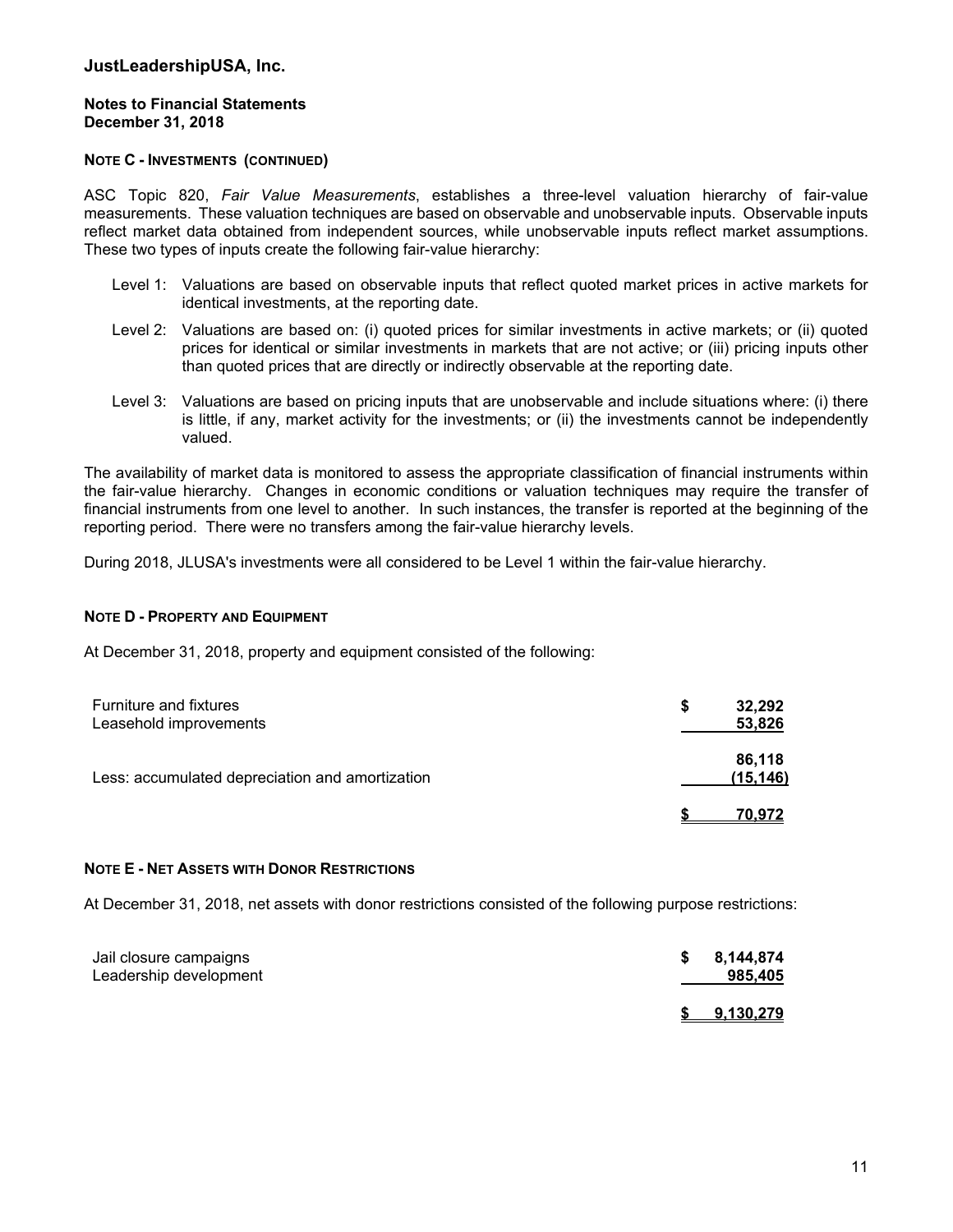#### **Notes to Financial Statements December 31, 2018**

#### **NOTE E - NET ASSETS WITH DONOR RESTRICTIONS (CONTINUED)**

At December 31, 2018, net assets released from restrictions consisted of the following:

| Jail closure campaigns<br>Leadership development | S | 3,624,334<br>984,870 |
|--------------------------------------------------|---|----------------------|
|                                                  |   | <u>4,609,204</u>     |

#### **NOTE F - COMMITMENTS, CONTINGENCY, AND OTHER UNCERTAINTY**

#### **[1] Leases:**

During May 2016, JLUSA entered into an agreement to lease office space. The lease commenced August 2016 and expires July 2026. The lease initially requires monthly payments of \$7,120 with annual increases of 3% under the terms of the lease. On May 17, 2018, JLUSA extended the lease agreement which now required monthly payments of \$4,619 with annual increases of 3% and expiring December 2027. JLUSA expanded the original lease office space.

During December 2017, JLUSA entered into a lease for office space in Albany, NY. The lease expired on November 30, 2018 and required monthly payments of \$200. The lease contained a renewal option at the conclusion of the lease.

During 2018, JLUSA entered into various leases for office space in Milwaukee, WI, Washington, DC and Philadelphia. The leases expire from December 31, 2019 through August 31, 2020 and require monthly payments of a range of \$450 to \$1,400 with annual increases of 3%.

At December 31, 2018, the future minimum annual lease payments are as follows:

| Year                         | <b>Amount</b>                                 |
|------------------------------|-----------------------------------------------|
| 2019<br>2020<br>2021<br>2022 | 178,537<br>S<br>153,069<br>155,699<br>160,369 |
| 2023<br>Thereafter           | 165,183<br>567,367                            |

Rent expense related to the office spaces for 2018 was approximately \$188,000.

#### **[2] Contracts:**

In the normal course of business, JLUSA enters into various contracts for professional and other services, which are typically renewable on a year-to-year basis.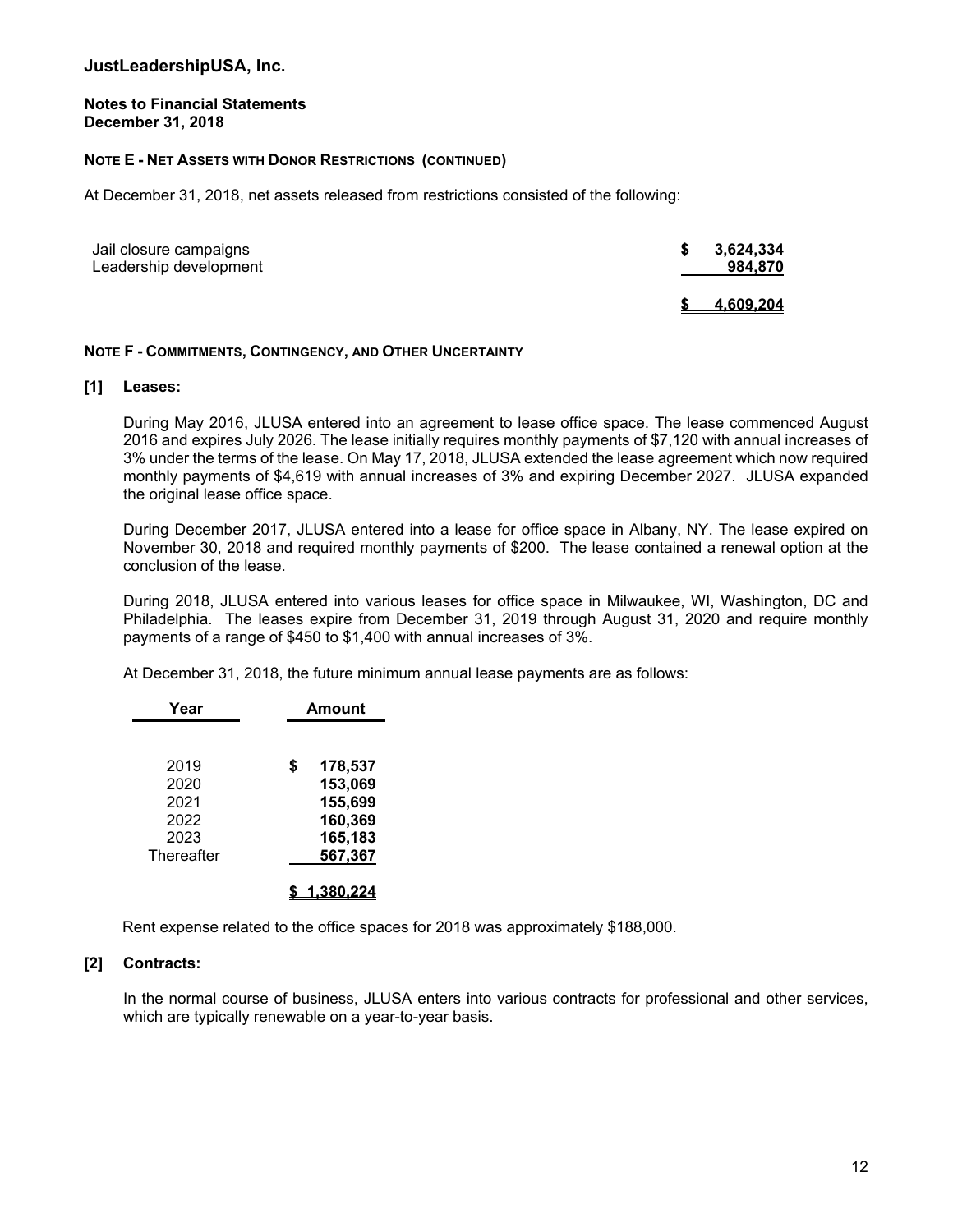**Notes to Financial Statements December 31, 2018** 

#### **NOTE F - COMMITMENTS, CONTINGENCY AND OTHER UNCERTAINTY (CONTINUED)**

#### **[3] Other uncertainty:**

The extent of the impact of the coronavirus ("COVID-19") outbreak on the operational and financial performance of JLUSA will depend on the continued future developments, including the duration and spread of the outbreak and related travel advisories and restrictions. The impact of COVID-19 on overall availability of contributions towards JLUSA's programs and the impact on the financial markets and the overall economy are highly uncertain and cannot be predicted. If contributions towards JLUSA's programs are impacted for an extended period, results of operations may be materially adversely affected.

#### **[4] Litigation:**

From time to time, JLUSA is subject to litigation in the ordinary course of conducting its business, and management does not believe the outcome of these current matters would have a material adverse impact on JLUSA's financial position.

#### **NOTE G - IN-KIND DONATIONS**

JLUSA received donated services valued at approximately \$123,061 as of December 31, 2018, that consisted of legal services related to the negotiation of an employment contract and other miscellaneous items.

#### **NOTE H - CONCENTRATION OF CREDIT RISK**

JLUSA maintains its cash in a high-credit-quality financial institution, in amounts which, at times, may exceed federally insured limits. JLUSA has not experienced any losses in such accounts and management believes that JLUSA is not exposed to any significant risk of loss related to failure of this financial institution.

#### **NOTE I - RECOVERY OF FUNDS**

Shortly after the new President/CEO was installed in July 2018, an examination of internal financial controls and other organizational policies and procedures was initiated at her request, including those that were outsourced to third-party vendors. Through this process, it became clear that a lack of organizational infrastructure had resulted in inconsistencies, and a lack of accountability and transparency. This was most apparent in practices managed by the outsourced fiscal and human resource agents. These procedures identified certain transactions occurring in 2016 and 2017 for unexplained charges of approximately \$450,000.

JLUSA has since: i) established policies and procedures and internal controls using standard best practices; ii) informed all major donor stakeholders of the discoveries made and actions taken; iii) removed remaining threats by revamping IT systems and off-boarding third party vendors and any JLUSA staff that had refused to cooperate with the changes; and iv) subsequent to the 2018 year-end, JLUSA was able to recover \$225,000 of the unexplained 2016 and 2017 charges.